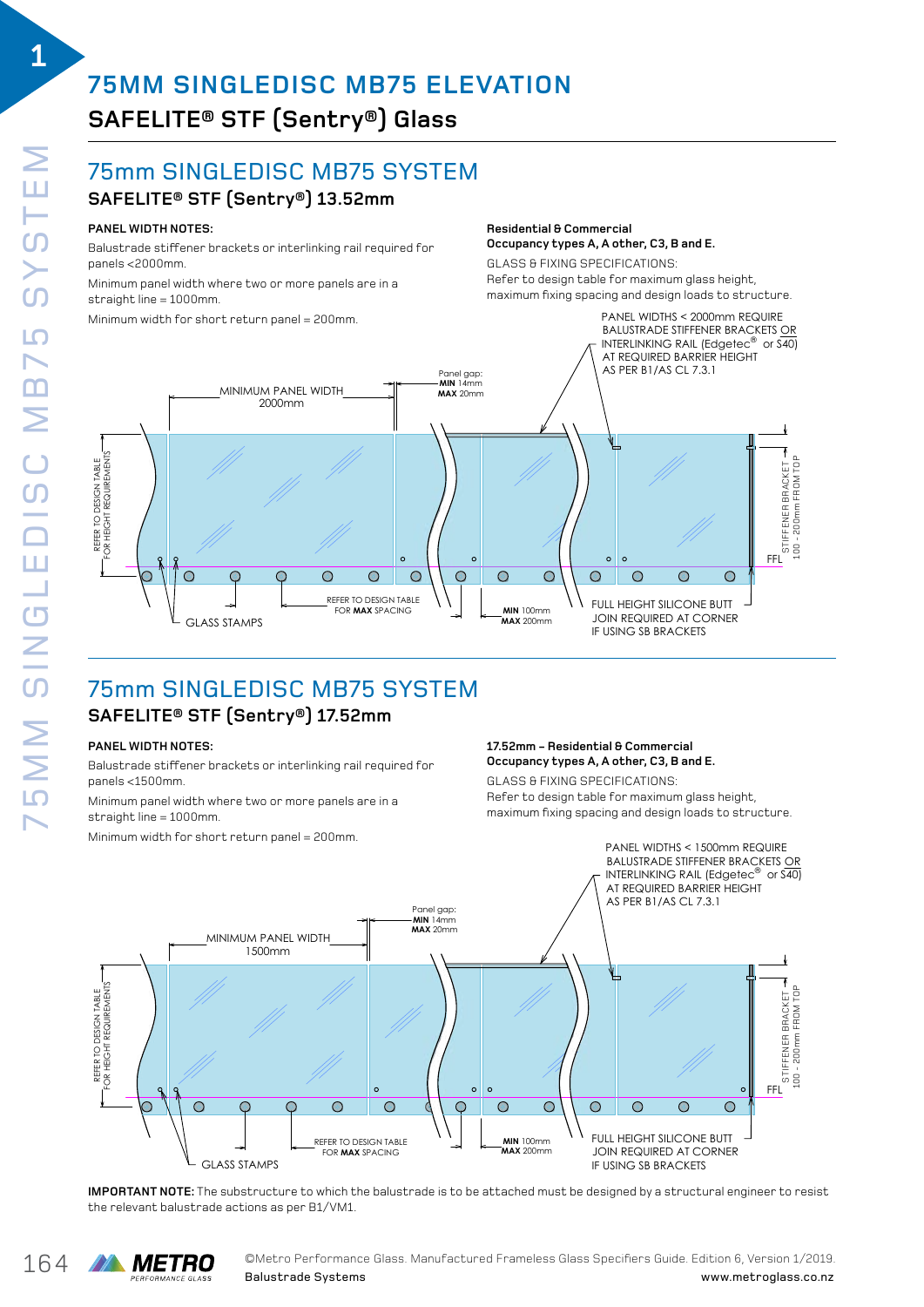# **SAFELITE® EVA Glass**

# 75mm SINGLEDISC MB75 SYSTEM

#### **SAFELITE® EVA 15.2mm SAFELITE® EVA 17.2mm** single disc matrix balustrade systems and the systems of the systems of the systems of the systems of the systems of the systems of the systems of the systems of the systems of the systems of the systems of the systems of

#### **PANEL WIDTH NOTES:**

Minimum panel width where two or more panels are in a  $straight$  line = 1000mm. Minimum width for short return panel = 200mm.

#### **Residential & Commercial Occupancy types A, A other, C3, B and E.** ELEVATION DRAWING 02

GLASS & FIXING SPECIFICATIONS: **Residential & commercial OCCUPATE FORMAL PRESSURITY CONTROL** maximum fixing spacing and design loads to structure.



**IMPORTANT NOTE:** The substructure to which the balustrade is to be attached must be designed by a structural engineer to resist the relevant balustrade actions as per B1/VM1.

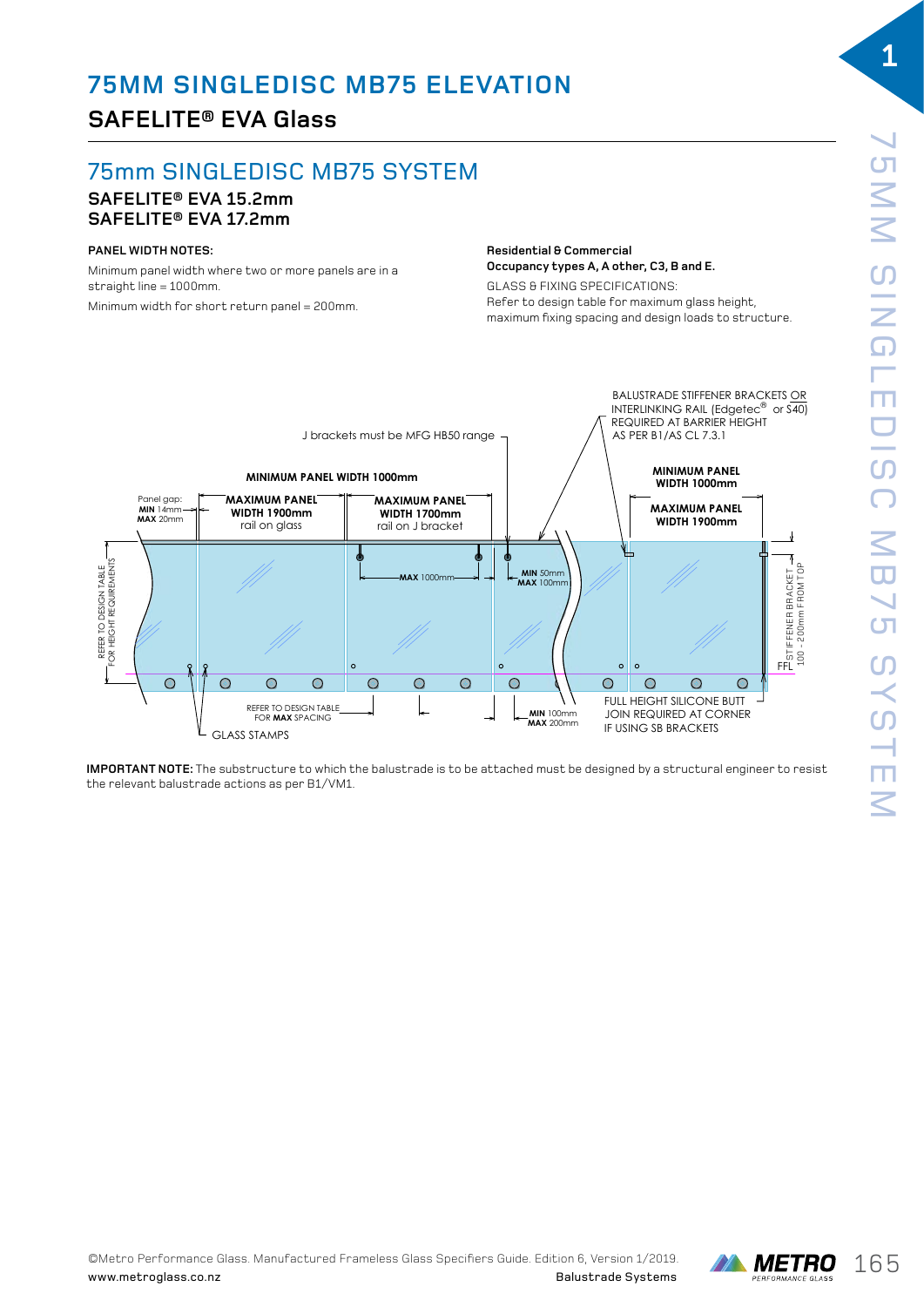# **TEMPAFLOAT® Glass**

### 75mm SINGLEDISC MB75 SYSTEM SINGLE DISTURBANCE SYSTEMS

### **TEMPAFLOAT® 12mm**

### **PANEL WIDTH NOTES:**

Minimum panel width where two or more panels are in a nmmmum punct much mich clinic or more<br>straight line = 1000mm.

m<br>Minimum width for short return panel = 200mm.



GLASS & FIXING SPECIFICATIONS: GLASS & FIXING SPECIFICATIONS: **Occupancy types A, A other, C3, B and E.** Refer to design table for maximum glass height, maximum fixing spacing and design loads to structure.

**MIN** 50mm

J brackets must be MFG HB50 range

FFL



#### **TEMPAFLOAT® 15mm** SINGLE DISC MB75 SYSTEM AFLUAI® 15MM

### **PANEL WIDTH NOTES:**

Minimum panel width where two or more panels are in a straight line = 1000mm.

maximum tixing spacing and design loads to struc<br>Minimum width for short return panel = 200mm. Interval are interval wideo paralysing are interval are interval an widen for short recu

#### **Residential & Commercial Occupancy types A, A other, C3, B and E.** Occupancy types A, A other, C3, B and E.

 $\odot$ 

GLASS & FIXING SPECIFICATIONS: Refer to design table for maximum glass height, maximum fixing spacing and design loads to structure.  $R_{\text{pump}}$  of  $R_{\text{pump}}$  is designed to design the  $L$ 

 $\circ$ 

 $\odot$ 

 $\odot$ 



**IMPORTANT NOTE:** The substructure to which the balustrade is to be attached must be designed by a structural engineer to resist<br>the selevant halustrade estime as ana P1 () (M1 the relevant balustrade actions as per B1/VM1.  $\frac{1}{\sqrt{2}}$  vivil.

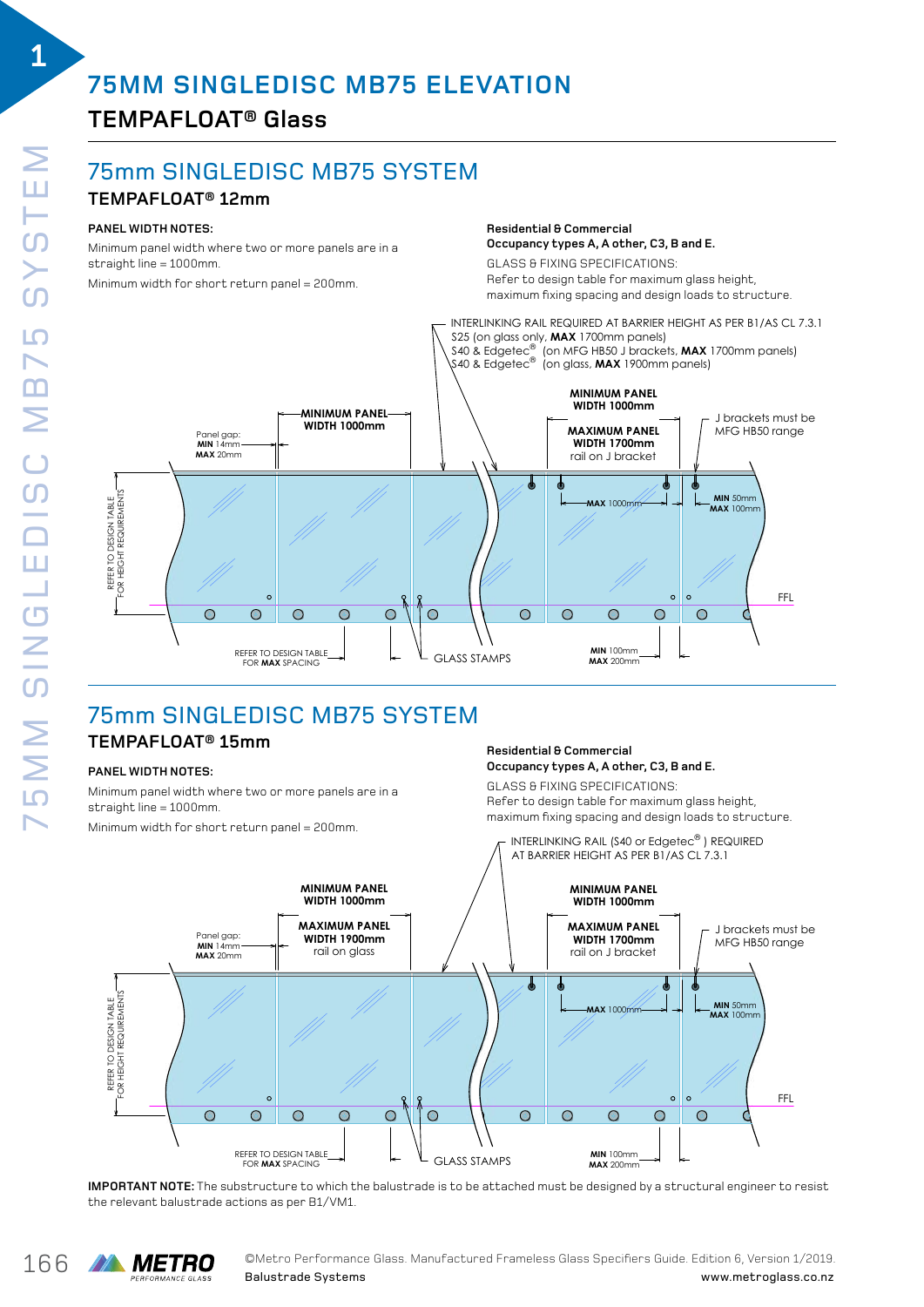# **Pool Fence**

# 75mm SINGLEDISC MB75 SYSTEM **POOL FENCE ONLY TEMPAFLOAT® 12mm & 15mm**

APPLIES TO FREE STANDING POOL FENCES NOT PROTECTING A FALL OF > 1000mm.

As of Jan 2017, complies with Building Code clause F9  $\theta$ section 162C of the building Act.

GLASS & FIXING SPECIFICATIONS: Refer to design table for maximum glass height, maximum fixing spacing and design loads to structure. S & FIXING SPECIFICATIONS.



SINGLE DISC MB75 BALUSTRADE SYSTEM

**IMPORTANT NOTE:** The substructure to which the balustrade is to be attached must be designed by a structural engineer to resist ..... Unimediate actions as per B1/VM1.<br>the relevant balustrade actions as per B1/VM1.  $\frac{1}{\sqrt{2}}$  vivil.

![](_page_3_Picture_10.jpeg)